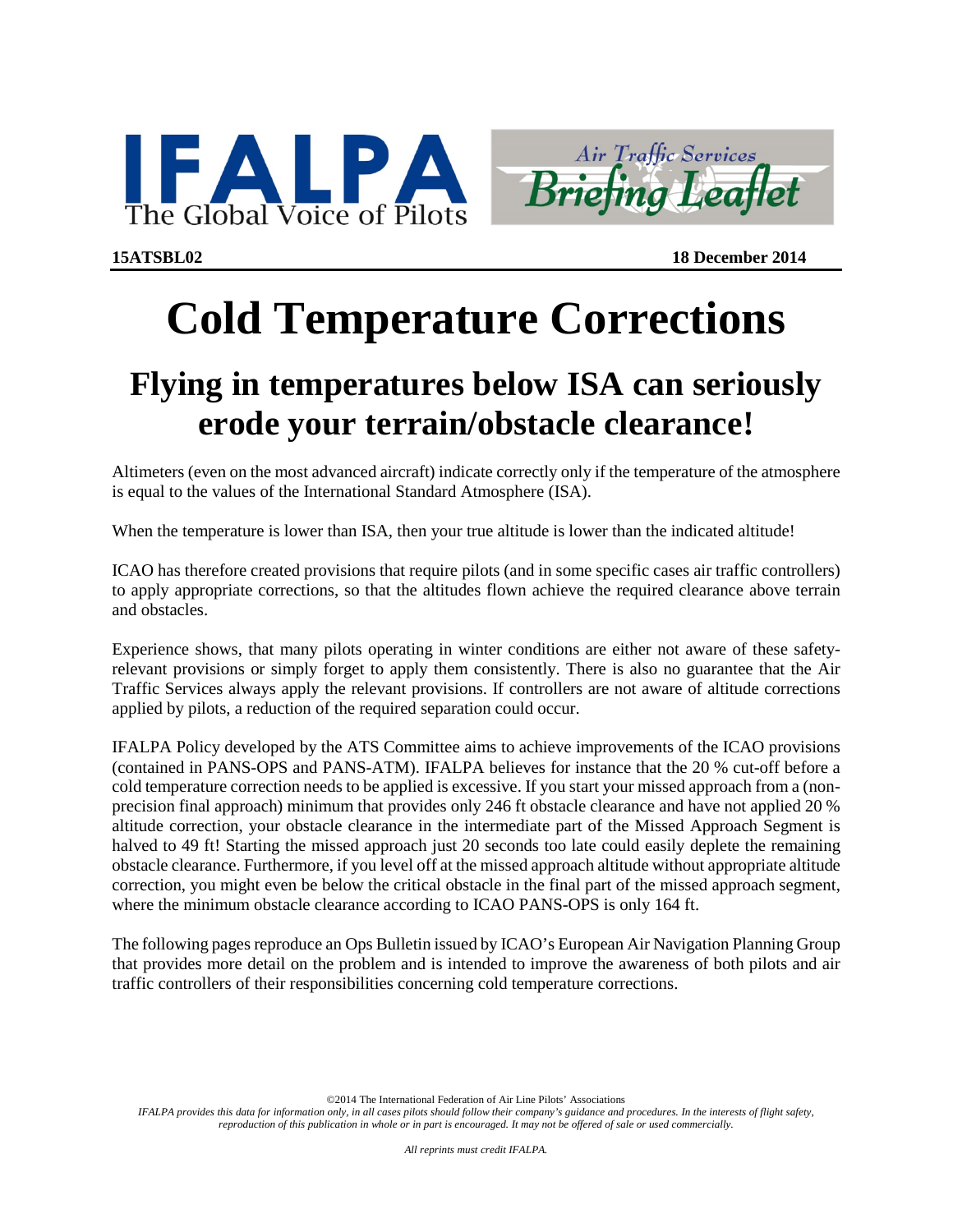The European Air Navigation Planning Group (EANPG) is concerned that incorrect application of (or

failure to apply) the necessary altitude corrections for low temperature – as prescribed in the Procedures for Air Navigation Services (PANS; Doc 4444 PANS-ATM and Doc 8168 PANS-OPS), or their uncoordinated application might lead to either the risk of collision with terrain/obstacles or of loss of separation. While improvements to the current ICAO provisions are discussed, the following guidance is offered for pilots, ATS authorities, air navigation service providers and air traffic controllers.

Barometric altimeters measure the air pressure and are calibrated according to the variation of the pressure with height, as specified for the international standard atmosphere (ISA). In conditions identical to ISA, the indication on the device will indicate the altitude above mean sea level when the reference datum is the local QNH.



It is part of the physics of the atmosphere that in case of a temperature deviation from ISA, the true altitude of a certain pressure value does no longer correspond to the altitude indicated on an altimeter that is calibrated to ISA.

In temperatures below ISA, the density of the air is higher and consequently the pressure values representing flight levels are closer together and the true altitude will be lower than the indicated altitude. Therefore corrections have to be applied to ensure terrain/obstacle clearance when the temperature is below ISA.

Weather patterns create areas of high and low pressure on the surface of the earth. These variations from the pressure expected according to the International Standard Atmosphere are compensated in the vicinity of airports by setting the appropriate pressure value (QNH) on altimeters, so that they show the correct altitude (airport elevation when on the ground; altitude above mean sea level when airborne).



Local air pressure and the deviation from ISA need to be taken into account to determine the lowest useable flight level.

ICAO provides in Doc 8168, PANS OPS, Volume I, a number of correction methods that can be used for determining the necessary altimetry correction to compensate the effect of cold temperature. Two of them are suitable for practical application, while the other two are more complex and normally used in case of calculating climb gradients or when the conditions are extremely different from ISA (temperatures below -  $50^{\circ}$  C).

©2014 The International Federation of Air Line Pilots' Associations

*IFALPA provides this data for information only, in all cases pilots should follow their company's guidance and procedures. In the interests of flight safety, reproduction of this publication in whole or in part is encouraged. It may not be offered of sale or used commercially.*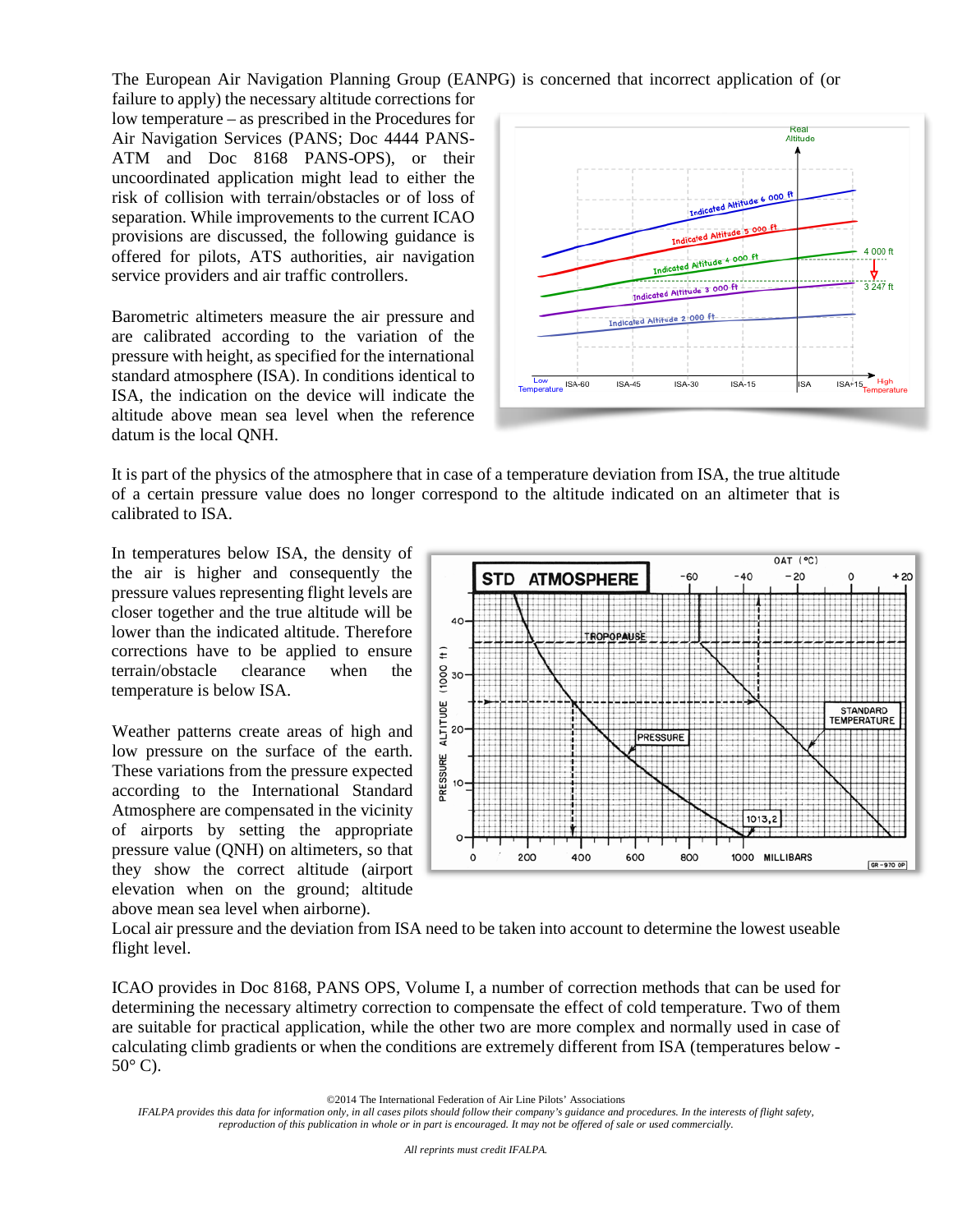The practical methods that can be used easily in flight operations are:

- *simple formula (very limited applicability range)*: add 4% of the height for each 10° C below ISA; valid for temperatures above -15°C at the altimeter setting source.
- *table based on a linear approximation formula:* applicable for heights up to 5000 ft above altimeter setting source and temperatures above -50°C

| Aerodrome<br>temperature<br>(°C) | Height above the elevation of the altimeter setting source (feet) |     |     |     |     |     |     |     |       |     |         |         |         |         |
|----------------------------------|-------------------------------------------------------------------|-----|-----|-----|-----|-----|-----|-----|-------|-----|---------|---------|---------|---------|
|                                  | 200                                                               | 300 | 400 | 500 | 600 | 700 | 800 | 900 | 1 000 | 500 | 2 0 0 0 | 3 0 0 0 | 4 0 0 0 | 5 0 0 0 |
| 0                                | 20                                                                | 20  | 30  | 30  | 40  | 40  | 50  | 50  | 60    | 90  | 120     | 170     | 230     | 280     |
| $-10$                            | 20                                                                | 30  | 40  | 50  | 60  | 70  | 80  | 90  | 100   | 150 | 200     | 290     | 390     | 490     |
| $-20$                            | 30                                                                | 50  | 60  | 70  | 90  | 100 | 120 | 130 | 140   | 210 | 280     | 420     | 570     | 710     |
| $-30$                            | 40                                                                | 60  | 80  | 100 | 120 | 140 | 150 | 170 | 190   | 280 | 380     | 570     | 760     | 950     |
| $-40$                            | 50                                                                | 80  | 100 | 120 | 150 | 170 | 190 | 220 | 240   | 360 | 480     | 720     | 970     | 1 2 1 0 |
| $-50$                            | 60                                                                | 90  | 120 | 150 | 180 | 210 | 240 | 270 | 300   | 450 | 590     | 890     | 190     | 1 500   |

Table III-1-4-1 b). Values to be added by the pilot to minimum promulgated heights/altitudes (ft)

#### *Who is responsible for altimetry correction?*

Pilots are always responsible to ensure that levels flown (i.e. heights, altitudes, flight levels) are safe with respect to terrain and obstacle clearance. In addition to the pressure and temperature corrections PANS-OPS specifies corrections due to wind effect in mountainous terrain. States have to determine the useable minimum altitudes, including minimum flight levels and minimum vectoring altitudes.





When receiving a level clearance, the flight crew must ascertain that the cleared level will ensure the necessary obstacle clearance, and in case that an altimetry correction must be done, advise ATC that the cleared level cannot be accepted and demand a revised level clearance.

When flying at the minimum altitudes of an instrument approach procedure, or when checking the minimum altitudes along the instrument approach procedure, the flight crew must consider and apply the altimetry corrections, as necessary. It is recommended as best practice to advise ATC of the correction applied during the initial, intermediate and missed approach segments, as such corrections could bring the aircraft into conflict with traffic operating above.

Equally, when flying in uncontrolled airspace, a pilot must apply the necessary altimetry corrections and, when such correction would lead the aircraft into controlled airspace, a pilot shall obtain the necessary clearance from the responsible ATC unit.

©2014 The International Federation of Air Line Pilots' Associations

*IFALPA provides this data for information only, in all cases pilots should follow their company's guidance and procedures. In the interests of flight safety, reproduction of this publication in whole or in part is encouraged. It may not be offered of sale or used commercially.*